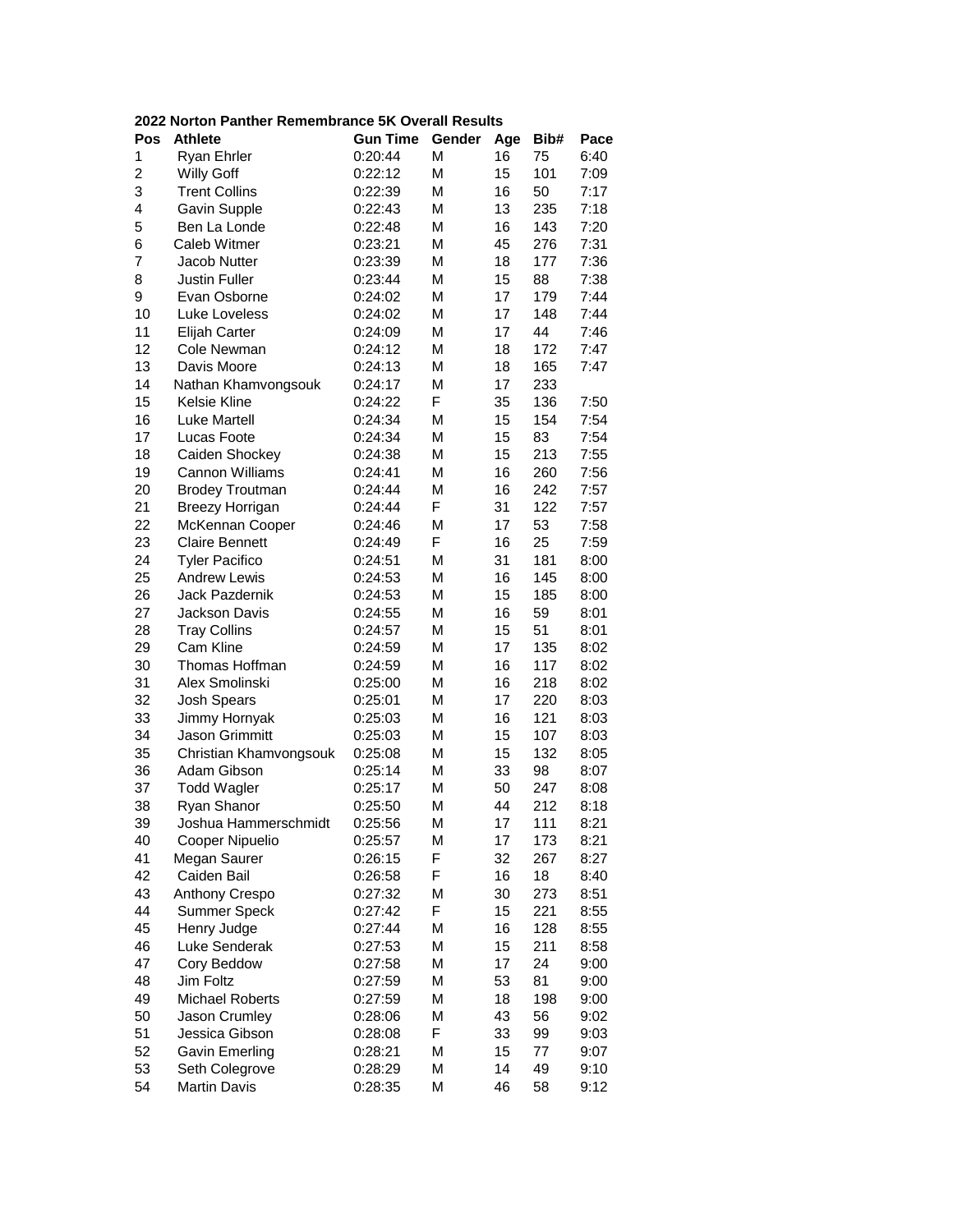| 55  | Regis Vargo             | 0:28:38 | М | 16 | 244 | 9:13  |
|-----|-------------------------|---------|---|----|-----|-------|
| 56  | <b>Elizabeth Poore</b>  | 0:28:52 | F | 46 | 274 | 9:17  |
| 57  | <b>Tatum Nutter</b>     | 0:28:53 | F | 15 | 175 | 9:17  |
| 58  | Angie Wagler            | 0:28:55 | F | 47 | 246 | 9:18  |
| 59  | Louis Ule               | 0:29:16 | М | 40 | 243 | 9:25  |
| 60  | Ryan Schnering          | 0:29:28 | М | 16 | 205 | 9:29  |
| 61  | Annie Latham            | 0:29:30 | F | 14 | 144 | 9:29  |
| 62  | Nicholas Roush          | 0:29:31 | М | 14 | 199 | 9:30  |
| 63  | Jacob DeDomenic         | 0:29:34 | М | 16 | 60  | 9:31  |
| 64  | Deep Patel              | 0:29:35 | М | 16 | 182 | 9:31  |
| 65  | Alissa Ward             | 0:29:35 | F | 38 | 251 | 9:31  |
| 66  | Pierson Kovick          | 0:29:35 | М | 16 | 142 | 9:31  |
| 67  | <b>Lilly Schomakers</b> | 0:29:35 | F | 16 | 207 | 9:31  |
| 68  | <b>Hailey Williams</b>  | 0:29:36 | F | 16 | 258 | 9:31  |
| 69  | Ivan Simpson            | 0:30:03 | M | 14 | 216 | 9:40  |
| 70  | <b>Eden Starr</b>       | 0:30:03 | F | 14 | 227 | 9:40  |
| 71  | Jill Newman             | 0:30:04 | F | 56 | 171 | 9:40  |
| 72  | Kari Suggett            | 0:30:24 | F | 38 | 277 | 9:47  |
| 73  | Jack Starcher           | 0:30:27 | М | 16 | 224 | 9:48  |
| 74  | <b>Addison Vickery</b>  | 0:30:30 | F | 16 | 245 | 9:49  |
| 75  | Kira Jones              | 0:30:51 | F | 18 | 124 | 9:55  |
| 76  | Andrew Jordan           | 0:30:55 | М | 16 | 125 | 9:57  |
| 77  | Lucas Dobbins           | 0:31:04 | М | 16 | 63  | 10:00 |
| 78  | Zachary Groves          | 0:31:04 | M | 15 | 108 | 10:00 |
| 79  | Kevin O'Neil            | 0:31:12 | M | 25 | 178 | 10:02 |
| 80  | <b>Braden Tomcik</b>    | 0:31:18 | М | 16 | 241 | 10:04 |
| 81  | Brianna Lloyd           | 0:31:21 | F | 31 | 280 | 10:05 |
| 82  | Skylar Bechdel          | 0:31:21 | F | 15 | 23  | 10:05 |
| 83  | Jayda Chamoer           | 0:31:23 | F | 15 | 46  | 10:06 |
| 84  | Katarina Jovanovic      | 0:31:26 | F | 15 | 127 | 10:07 |
| 85  | <b>Michael Petit</b>    | 0:31:28 | М | 16 | 187 | 10:07 |
| 86  | Sophia Borelle          | 0:31:37 | F | 16 | 33  | 10:10 |
| 87  | Camryn Emerling         | 0:31:44 | F | 18 | 76  | 10:13 |
| 88  | Morgan Hallett          | 0:31:47 | F | 16 | 110 | 10:13 |
| 89  | Hannah Supple           | 0:31:47 | F | 16 | 234 | 10:14 |
| 90  | Andie Osolin            | 0:31:47 | F | 16 | 180 | 10:14 |
| 91  | <b>Catherine Clark</b>  | 0:31:48 | F | 33 | 48  | 10:14 |
| 92  | <b>Andrew Hitchings</b> | 0:31:48 | М | 14 | 116 | 10:14 |
| 93  | Jason Dzik              | 0:31:49 | M | 39 | 67  | 10:14 |
| 94  | Colin Starling          | 0:31:52 | Μ | 15 | 225 | 10:15 |
| 95  | <b>Tyler Koger</b>      | 0:31:53 | М | 15 | 137 | 10:15 |
| 96  | <b>Matthew Fowler</b>   | 0:31:59 | М | 15 | 85  | 10:17 |
| 97  | <b>Kennedy Cooper</b>   | 0:32:04 | F | 15 | 54  | 10:19 |
| 98  | Lauren Petit            | 0:32:20 | F | 15 | 188 | 10:24 |
| 99  | <b>Charlie Gabor</b>    | 0:32:25 | М | 17 | 90  | 10:26 |
| 100 | Loralei Carter          | 0:32:25 | F | 15 | 45  | 10:26 |
| 101 | Daniel Livergood        | 0:32:34 | М | 18 | 146 | 10:28 |
| 102 | Alexander Dixon         | 0:32:34 | М | 18 | 61  | 10:29 |
| 103 | Nathan Stephens         | 0:32:34 | М | 15 | 228 | 10:29 |
| 104 | Ann Pazdernik           | 0:32:35 | F | 16 | 184 | 10:29 |
| 105 | David Wright            | 0:32:35 | М | 18 | 265 | 10:29 |
| 106 | Erik Whitney            | 0:32:39 | М | 18 | 254 | 10:30 |
| 107 | Ean Metheney            | 0:32:40 | М | 16 | 158 | 10:31 |
| 108 | Noah Whittenburg        | 0:32:41 | М | 16 | 255 | 10:31 |
| 109 | Matt Koontz             | 0:32:43 | М | 15 | 138 | 10:32 |
| 110 | Jennifer Thornberry     | 0:32:47 | F | 38 | 240 | 10:33 |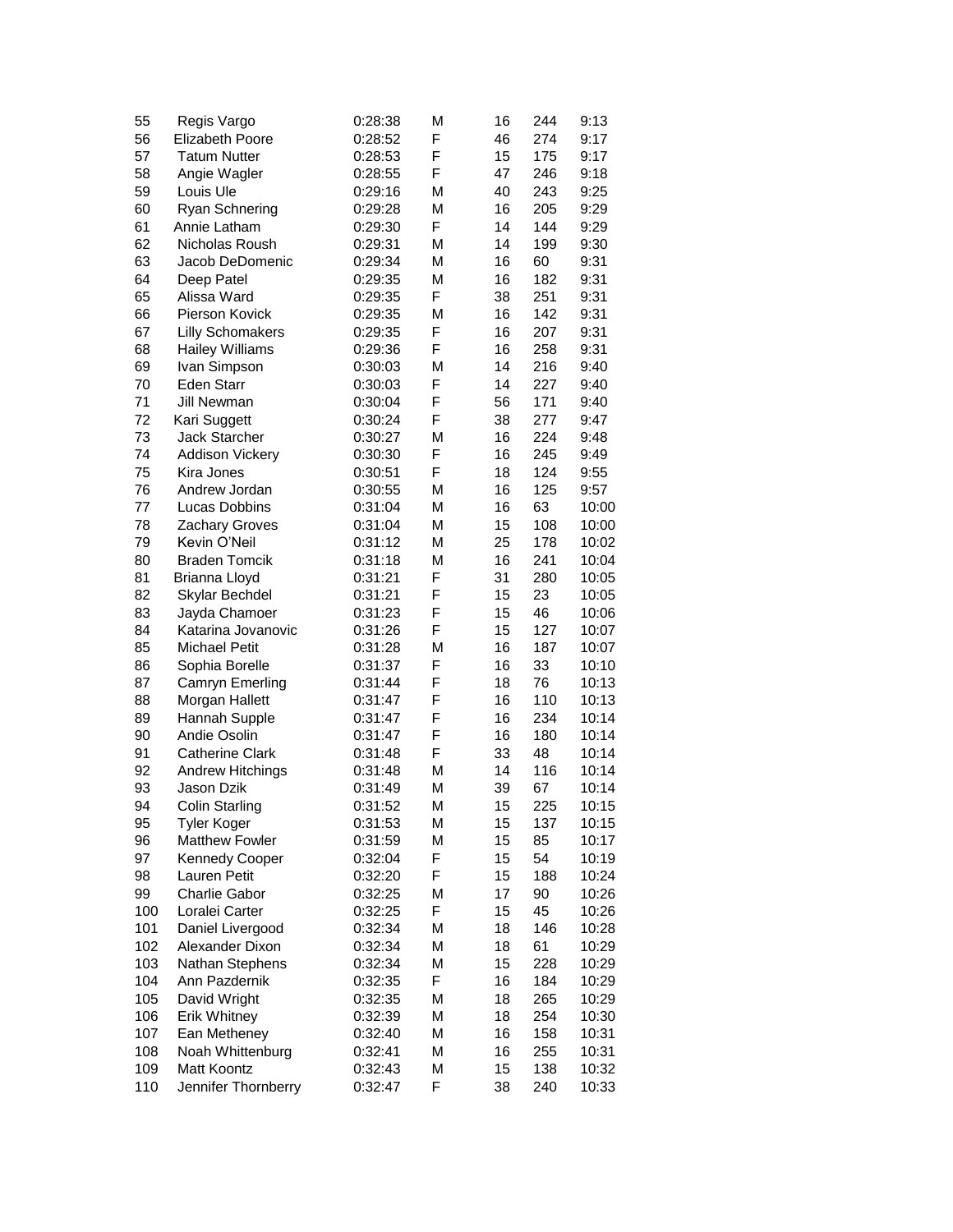| 111 | Zachary Jurkiewicz     | 0:34:32 | М | 18 | 130 | 11:06 |
|-----|------------------------|---------|---|----|-----|-------|
| 112 | jake rummer            | 0:34:44 | М | 16 | 200 | 11:10 |
| 113 | <b>Avery Morr</b>      | 0:34:48 | F | 17 | 167 | 11:12 |
| 114 | Ella Easterling        | 0:34:53 | F | 16 | 70  | 11:13 |
| 115 | Michael Blankenship    | 0:34:53 | М | 15 | 28  | 11:13 |
| 116 | Evan Easterling        | 0:35:01 | М | 17 | 74  | 11:16 |
| 117 | <b>Elizabeth Pratt</b> | 0:35:03 | F | 15 | 192 | 11:16 |
| 118 | Cooper Maciel          | 0:35:04 | М | 16 | 151 | 11:17 |
| 119 | Nathan Foltz           | 0:35:14 | М | 29 | 82  | 11:20 |
| 120 | Ashley Schreiber       | 0:35:27 | F | 16 | 208 | 11:24 |
| 121 | Hen Blankenship        | 0:35:57 | М | 46 | 279 | 11:34 |
| 122 | Liv Farrell            |         | F | 15 | 79  | 11:35 |
|     |                        | 0:36:00 |   |    |     |       |
| 123 | Kenzie Tatka           | 0:36:02 | F | 15 | 237 | 11:35 |
| 124 | Sarah GRETHER          | 0:36:07 | F | 41 | 104 | 11:37 |
| 125 | <b>Mallory Bird</b>    | 0:36:42 | F | 15 | 26  | 11:48 |
| 126 | Nicholas Phelps        | 0:37:10 | М | 14 | 189 | 11:57 |
| 127 | Olivia Gray            | 0:37:14 | F | 16 | 102 | 11:59 |
| 128 | Michael Walker         | 0:37:15 | М | 14 | 249 | 11:59 |
| 129 | Aiden Baker            | 0:37:24 | М | 14 | 20  | 12:02 |
| 130 | Maggie Somerville      | 0:37:27 | F | 14 | 219 | 12:03 |
| 131 | Reese Hoffman          | 0:37:32 | F | 15 | 118 | 12:04 |
| 132 | Leah Dyer              | 0:37:33 | F | 14 | 65  | 12:05 |
| 133 | Kory Carneal           | 0:37:51 | М | 15 | 42  | 12:11 |
| 134 | Stephanie Jordan       | 0:38:18 | F | 34 | 126 | 12:19 |
| 135 | Cael Williams          | 0:38:22 | М | 15 | 261 | 12:21 |
| 136 | Jacob Ford             | 0:38:28 | М | 16 | 84  | 12:22 |
| 137 | <b>Tori Brown</b>      | 0:38:28 | F | 16 | 37  | 12:22 |
| 138 | <b>Michael Suliks</b>  | 0:38:28 | М | 34 | 232 | 12:23 |
| 139 | Dylan Meagrow          | 0:38:29 | F | 8  | 157 | 12:23 |
|     |                        |         |   |    |     |       |
| 140 | Xavier Bartilson       | 0:38:30 | М | 15 | 22  | 12:23 |
| 141 | Abigail Green          | 0:38:34 | F | 16 | 103 | 12:24 |
| 142 | <b>Emily Williams</b>  | 0:38:51 | F | 16 | 262 | 12:30 |
| 143 | aubrianna randles      | 0:38:53 | F | 18 | 194 | 12:30 |
| 144 | Wyatt Wargo            | 0:39:17 | М | 15 | 252 | 12:38 |
| 145 | <b>Riley Booth</b>     | 0:39:20 | F | 15 | 32  | 12:39 |
| 146 | Leah LORZ              | 0:39:22 | F | 42 | 147 | 12:40 |
| 147 | Alivia Potter          | 0:40:11 | F | 17 | 191 | 12:56 |
| 148 | Austin Plybon          | 0:40:13 | М | 15 | 190 | 12:56 |
| 149 | <b>Malissa Nutter</b>  | 0:40:19 | F | 49 | 176 | 12:58 |
| 150 | Owen Easterling        | 0:42:59 | М | 17 | 73  | 13:50 |
| 151 | <b>Branson Widder</b>  | 0:42:59 | М | 16 | 256 | 13:50 |
| 152 | <b>Faith Brunty</b>    | 0:43:24 | F | 16 | 38  | 13:58 |
| 153 | <b>Adeline Grether</b> | 0:44:08 | F | 16 | 105 | 14:12 |
| 154 | Danny Adair            | 0:45:14 | Μ | 15 | 13  | 14:33 |
| 155 | Ava Moore              | 0:45:19 | F | 15 | 166 | 14:35 |
| 156 | greg stine             | 0:45:24 | М | 41 | 229 | 14:36 |
| 157 | Joe Hayden             | 0:45:24 | М | 21 | 113 | 14:37 |
| 158 | Maggie Earnest         | 0:45:33 | F | 14 | 68  | 14:39 |
| 159 | Kaeley Burch           |         | F | 15 | 40  |       |
|     |                        | 0:46:05 | F |    |     | 14:50 |
| 160 | Alexandra George       | 0:46:16 |   | 25 | 97  | 14:53 |
| 161 | Alyssa Fishel          | 0:46:16 | F | 30 | 80  | 14:53 |
| 162 | <b>Madalyn Mullett</b> | 0:46:17 | F | 15 | 168 | 14:53 |
| 163 | Ava Dreher             | 0:46:52 | F | 15 | 64  | 15:05 |
| 164 | <b>Alexis Gault</b>    | 0:46:54 | F | 16 | 92  | 15:05 |
| 165 | Brianna Reisinger      | 0:46:55 | F | 16 | 196 | 15:06 |
| 166 | Katelyn Hooper         | 0:48:44 | F | 17 | 269 | 15:41 |